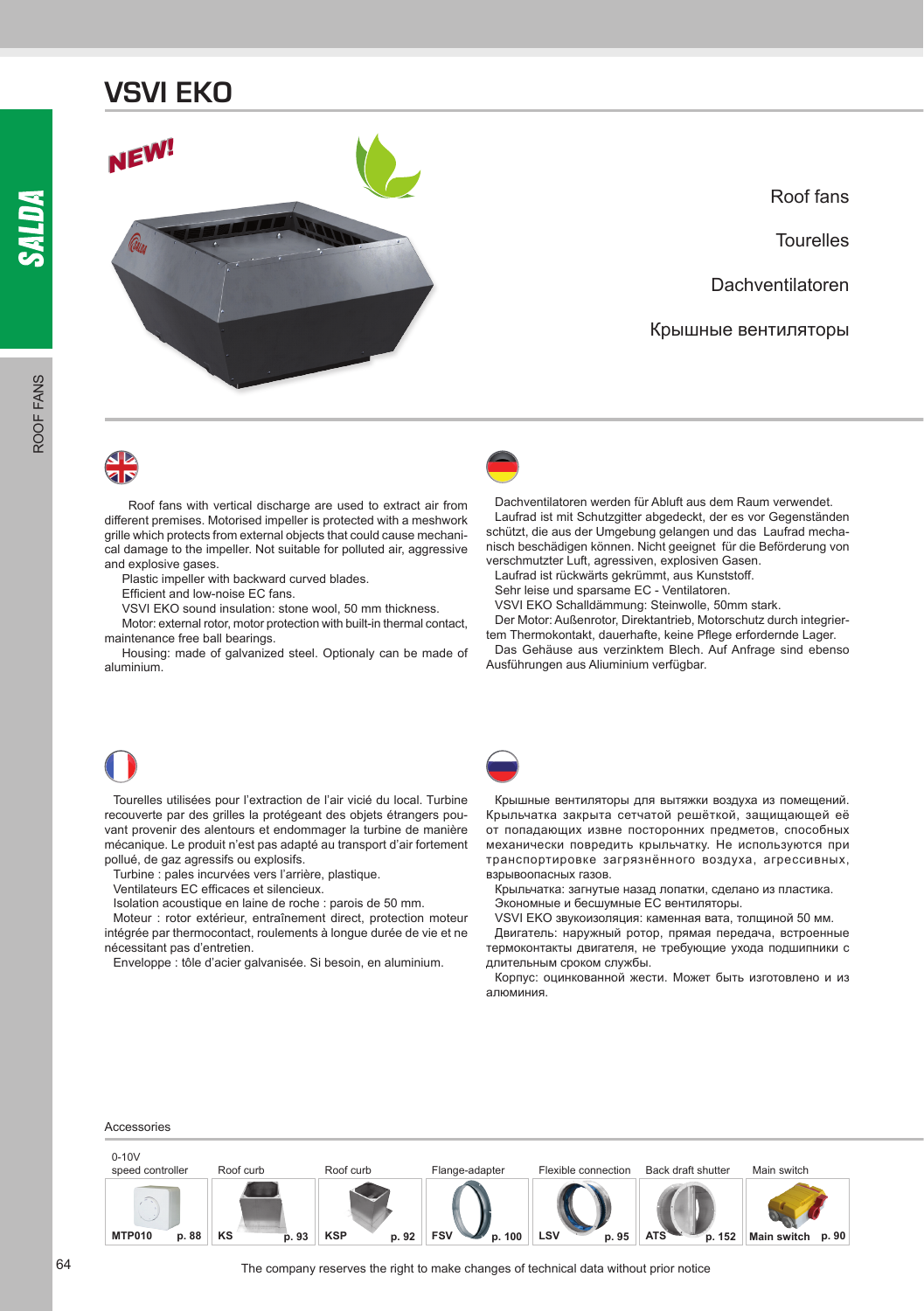



 $\mathbb{R}$ 



| <b>Type</b>         |                      |                      |               | <b>Dimensions</b> [mm] |                    |               |     |              |
|---------------------|----------------------|----------------------|---------------|------------------------|--------------------|---------------|-----|--------------|
|                     | $\Box$ <b>A</b> [mm] | $\Box$ <b>B</b> [mm] | $\Box$ C [mm] | $\Box H$ [mm]          | $\emptyset$ M [mm] | $\Box$ D [mm] | øD1 | $\mathsf{n}$ |
| VSVI 311 EKO        | 675                  | 567                  | 435           | 370                    | M <sub>6</sub>     | 330           | 285 | 6            |
| <b>VSVI 355 EKO</b> | 844                  | 716                  | 595           | 420                    | M <sub>10</sub>    | 450           | 438 | 6            |
| <b>VSVI 400 EKO</b> | 844                  | 716                  | 595           | 420                    | M <sub>10</sub>    | 450           | 438 | 6            |
| <b>VSVI 450 EKO</b> | 966                  | 817                  | 665           | 488                    | M <sub>10</sub>    | 535           | 438 | 6            |
| <b>VSVI 500 EKO</b> | 966                  | 817                  | 665           | 488                    | M <sub>10</sub>    | 535           | 438 | 6            |
| <b>VSVI 560 EKO</b> | 1265                 | 1033                 | 939           | 611                    | M <sub>10</sub>    | 750           | 605 | 8            |
| <b>VSVI 630 EKO</b> | 1265                 | 1033                 | 939           | 611                    | M <sub>10</sub>    | 750           | 605 | 8            |

| <b>Type</b>         | <b>Accessories</b> |           |            |            |            |            |  |  |  |  |  |  |
|---------------------|--------------------|-----------|------------|------------|------------|------------|--|--|--|--|--|--|
|                     | <b>MTP010</b>      | <b>KS</b> | <b>KSP</b> | <b>FSV</b> | <b>LSV</b> | <b>ATS</b> |  |  |  |  |  |  |
| <b>VSVI 311 FKO</b> | $\ddot{}$          | 311       | 311        | 311        | 311        | 311        |  |  |  |  |  |  |
| <b>VSVI 355 FKO</b> | $\ddot{}$          | 355/400   | 355/400    | 355-500    | 355/500    | 355/500    |  |  |  |  |  |  |
| <b>VSVI 400 FKO</b> | $\ddot{}$          | 355/400   | 355/400    | 355-500    | 355/500    | 355/500    |  |  |  |  |  |  |
| <b>VSVI 450 FKO</b> | $\ddot{}$          | 450/500   | 450/500    | 355-500    | 355/500    | 355/500    |  |  |  |  |  |  |
| VSVI 500 FKO        | $\ddot{}$          | 450/500   | 450/500    | 355-500    | 355/500    | 355/500    |  |  |  |  |  |  |
| <b>VSVI 560 EKO</b> | $\ddot{}$          | 560/630   | 560/630    | 560-630    | 560/630    | 560/630    |  |  |  |  |  |  |
| <b>VSVI 630 EKO</b> | $\ddot{}$          | 560/630   | 560/630    | 560-630    | 560/630    | 560/630    |  |  |  |  |  |  |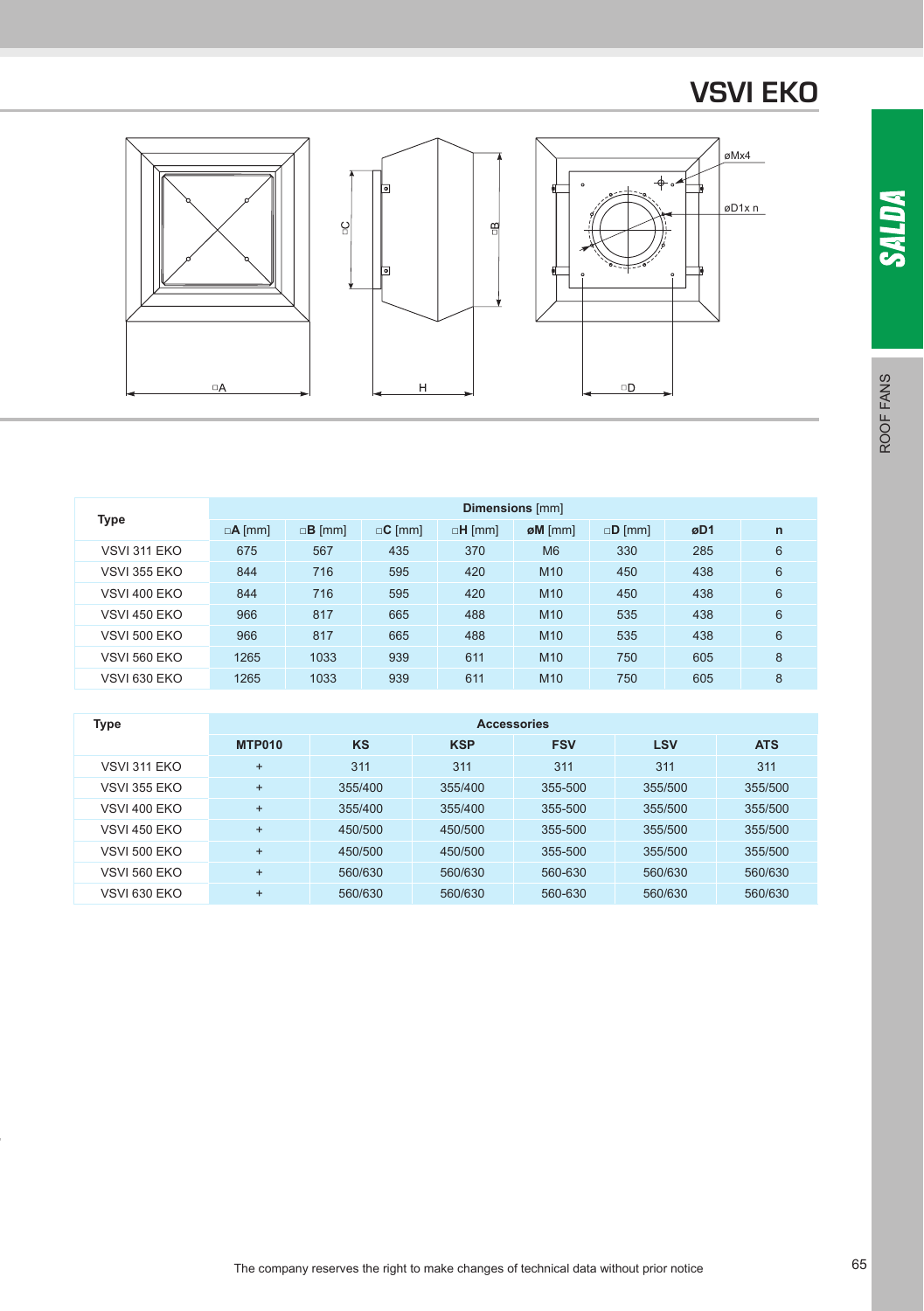ROOF FANS

ROOF FANS





|                      |                              | 311 L1 EKO | 355 L1 EKO | 400 L1 EKO |
|----------------------|------------------------------|------------|------------|------------|
| Voltage/Frequency    | [V/Hz]                       | 230/50     | 230/50     | 230/50     |
| Power consumption    | [kW]                         | 0,323      | 0.445      | 0,772      |
| Current              | [A]                          | 1,51       | 2,03       | 3,5        |
| Speed                | $[min^{-1}]$                 | 2270       | 1590       | 1700       |
| Max. airflow         | $\left[\frac{m^3}{h}\right]$ | 2185       | 3195       | 4940       |
| Max. air temperature | $[^{\circ}C]$                | 60         | 60         | 60         |
| Weight               | [kg]                         | 24         | 38         | 38         |
| Wiring diagram       |                              | No.1       | No.1       | No.2       |
| Protection class:    | motor                        | $IP-54$    | $IP-54$    | $IP-54$    |
|                      | terminal box                 | $IP-55$    | $IP-55$    | $IP-54$    |

| <b>311 EKO</b>                             | Lpa dB(A) | Lwa total dB(A) | Lwa, $dB(A)$ |        |        |        |       |       |       |       |        |
|--------------------------------------------|-----------|-----------------|--------------|--------|--------|--------|-------|-------|-------|-------|--------|
|                                            |           |                 | 63 Hz        | 125 Hz | 250 Hz | 500 Hz | 1 kHz | 2 kHz | 4 kHz | 8 kHz | 16 kHz |
| Inlet                                      | 67        | 74              | 43           | 52     | 61     | 70     | 68    | 66    | 62    | 61    | 53     |
| Outlet                                     | 68        | 75              | 41           | 56     | 63     | 69     | 70    | 67    | 63    | 59    | 51     |
| Measured at 1923 m <sup>3</sup> /h, 154 Pa |           |                 |              |        |        |        |       |       |       |       |        |

| <b>355 EKO</b>                             |                                            | Lwa total dB(A) |       | Lwa, $dB(A)$ |        |        |              |       |       |       |        |  |
|--------------------------------------------|--------------------------------------------|-----------------|-------|--------------|--------|--------|--------------|-------|-------|-------|--------|--|
|                                            | $Lpa$ $dB(A)$                              |                 | 63 Hz | 125 Hz       | 250 Hz | 500 Hz | 1 kHz        | 2 kHz | 4 kHz | 8 kHz | 16 kHz |  |
| Inlet                                      | 67                                         | 74              | 39    | 49           | 62     | 69     | 67           | 68    | 65    | 59    | 49     |  |
| Outlet                                     | 67                                         | 74              | 41    | 55           | 65     | 66     | 70           | 68    | 64    | 58    | 48     |  |
| Measured at 2816 m <sup>3</sup> /h, 172 Pa |                                            |                 |       |              |        |        |              |       |       |       |        |  |
|                                            |                                            |                 |       |              |        |        |              |       |       |       |        |  |
| <b>400 EKO</b>                             | Lpa dB(A)                                  | Lwa total dB(A) |       |              |        |        | Lwa, $dB(A)$ |       |       |       |        |  |
|                                            |                                            |                 | 63 Hz | 125 Hz       | 250 Hz | 500 Hz | 1 kHz        | 2 kHz | 4 kHz | 8 kHz | 16 kHz |  |
| Inlet                                      | 72                                         | 79              | 46    | 62           | 75     | 73     | 68           | 66    | 65    | 59    | 59     |  |
| Outlet                                     | 70                                         | 77              | 46    | 64           | 70     | 71     | 71           | 68    | 66    | 60    | 56     |  |
|                                            | Measured at 4370 m <sup>3</sup> /h, 183 Pa |                 |       |              |        |        |              |       |       |       |        |  |

The fan characteristic curves were determined in accordance with DIN 24163 resp. ISO 5801. The sound levels were determined in accordance with DIN 45635 resp. ISO 3744 at a distance of 1 m from the fan

66 The company reserves the right to make changes of technical data without prior notice